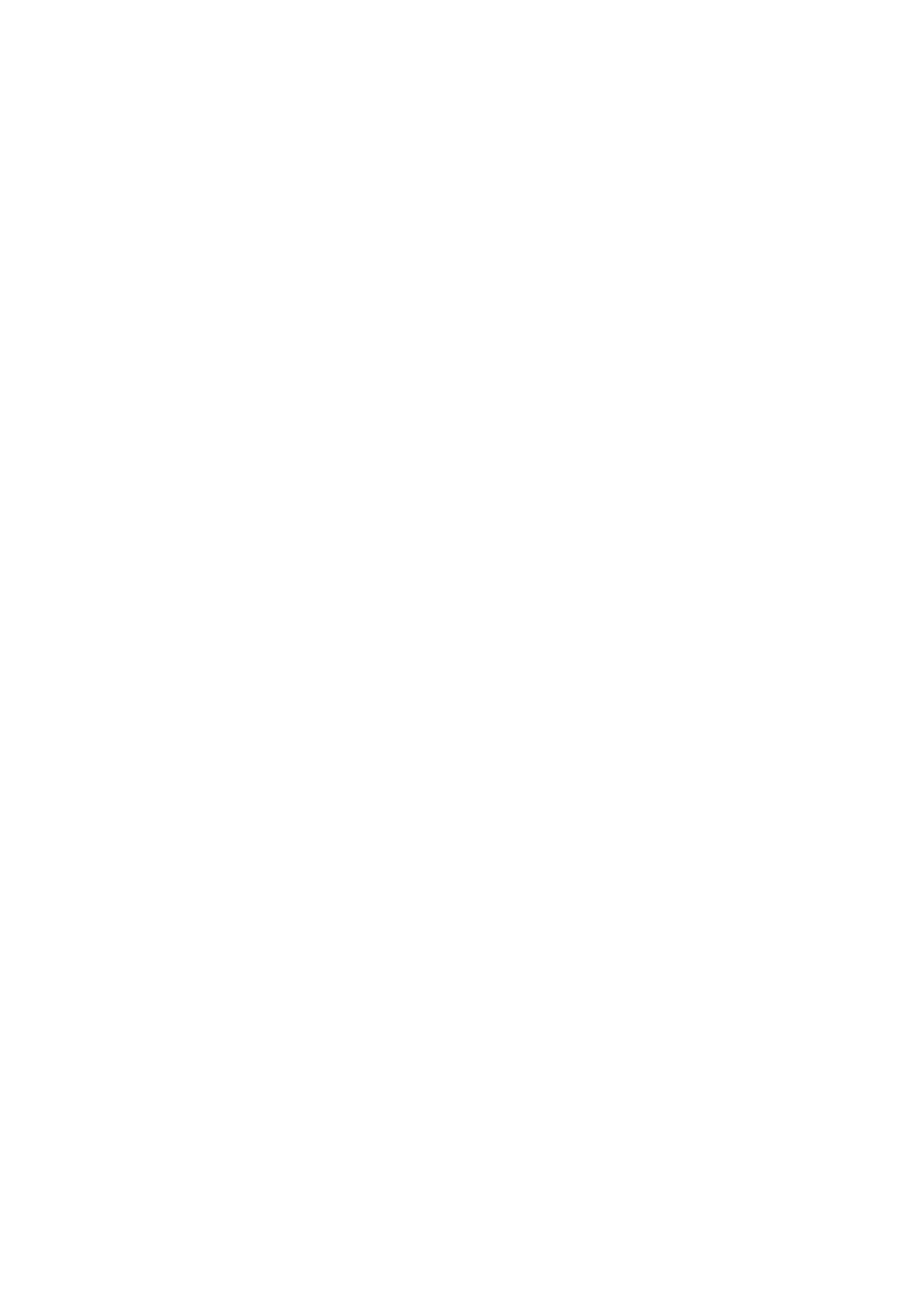## **R E F E R E N C E S**



[14] Orvis, K. L., & Lassiter, A. R. L., *Computer-supported collaborative learning: Best practices and principles for instructors*, Hershey, PA, Information Science Publishing **2007**.

[15] Rosé, C. P., Wang, Y.-C., Cui, Y., Arguello, J., Weinberger, A., Stegmann, K., et al., *Analyzing collaborative learning processes automatically: Exploiting the advances of computational linguistics in computer-supported collaborative learning*, International Journal of Computer Supported Collaborative Learning, 3(3), 237–271, **2008**.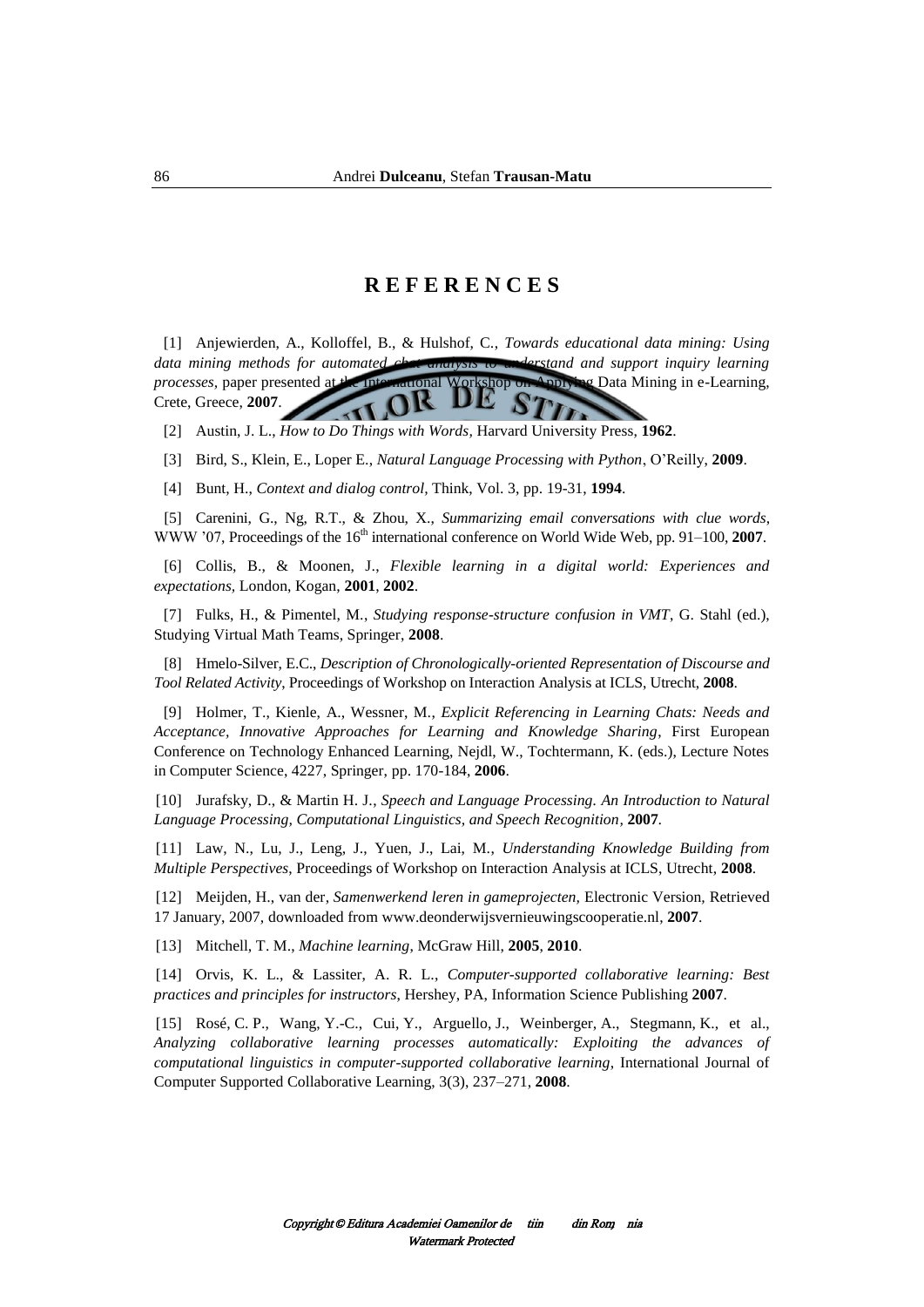[16] Sacks, H., *Lectures on conversation*, Oxford, UK: Blackwell, **1992**.

[17] Searle, J. R., *A taxonomy of illocutionary acts,* Gunderson, K. (Ed.), Language, Mind and Knowledge, Minnesota Studies in the Philosophy of Science, Vol. VII, pp. 344–369. University of Minnesota Press, Amsterdam. Also appears in John R. Searle, Expression and Meaning: Studies in the Theory of Speech Acts, Cambridge University Press, **1979**.

[18] Stahl, G., *Group cognition: Computer support for building collaborative knowledge.* Cambridge, MA: MIT Press, **2006**.

[19] Stahl, G., Koschmann, T., & Suthers, D., *Computer-supported collaborative learning: An historical perspective*, R. K. Sawyer (Ed.), Cambridge handbook of the learning sciences (pp. 409– 426). Cambridge, UK: Cambridge University Press, **2006**.

[20] Stolcke, A., et al., *Dialogue Act Modeling for Automatic Tagging and Recognition of Conversational Speech*, Computational Linguistics, 26(3), 339-371, **2000**.

[21] Trausan-Matu, S., Chiru C., Bogdan, R., *Identificarea actelor de vorbire în dialogurile purtate pe chat*, **2004***.*

[22] Trausan-Matu, S., Rebedea, T., *Inter-animation and polyphony in computer-supported collaborative learning,* Annals of the Academy of Romanian Scientists, Series on Science and Technology of Information, Vol. 3, No. 1, pp. 113-124, **2010**.

[23] Trausan-Matu, S., Rebedea, T., Dragan, A. & Alexandru, C, *Visualisation of learners' contributions in chat conversations*, J. Fong & P. Wang (Eds.), Blended Learning, pp. 215-224. Upper Saddle River, NJ: Prentice Hall, **2007**.

[24] Trausan-Matu, S., Stahl, G., & Sarmiento, J., *Supporting polyphonic collaborative learning.*  E-service Journa*l*, 6(1), 58-74, **2007**.

[25] Trausan-Matu, S., & Rebedea, T., *Polyphonic Inter-Animation of Voices in VMT*, G. Stahl (ed.), Studying Virtual Math Teams, Springer, **2010**.

[26] Trausan-Matu, S. *The polyphonic model of hybrid and collaborative learning*. In Wang, F.,L., Fong., J., Kwan, R.C., *Handbook of Research on Hybrid Learning Models: Advanced Tools, Technologies, and Applications*, Information Science Publishing, Hershey, New York, pp. 466- 486, **2010**.

[27] Wang, Y., Joshi, M., Cohen, W., & Rose, C., *Recovering Implicit Thread Structure in Newsgroup Style Conversations*. ICWSM 2008: Proceedings of the 2nd International Conference on Weblogs and Social Media, pages 152--160, Seattle, WA, USA. Association for the Advancement of Artificial Intelligence, **2008**.

[28] Weinberger, A., & Fischer, F. *A framework to analyze argumentative knowledge construction in computer-supported collaborative learning*. Computers & Education, 46(1), 71–95, **2006**.

[29] Witten I., Eibe F., *Practical Machine Learning Tools and Techniques*. San Francisco, US: Morgan Kaufmann Publishers, **2005**.

[30] Wolf, F., & Gibson, E. (2005). *Representing discourse coherence: A corpus-based study*. Computational Linguistics 31:249–287, **2005**.